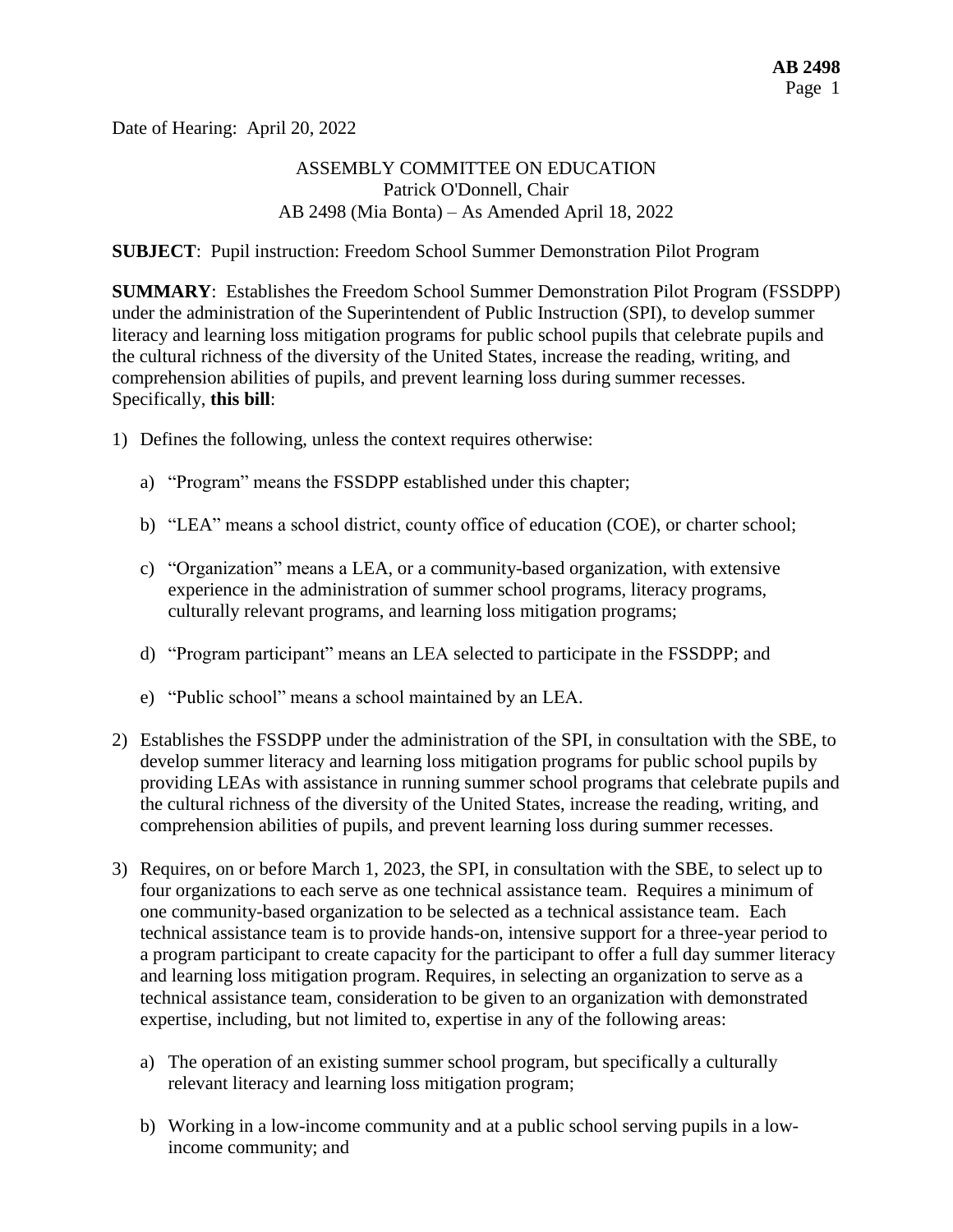- c) Experience working with the CDE, LEAs, education-focused nonprofits and communitybased organizations, and other education-based service providers.
- 4) Requires, on or before May 1, 2023, the CDE to select up to 10 LEAs to serve as program participants for a period of three years each. In selecting an LEA to serve as a program participant, consideration to be given to all of the following factors:
	- a) The LEA's demonstrated need for a culturally relevant summer school program that will enhance literacy and mitigate learning loss for its pupils;
	- b) Commitment of the LEA's leadership to develop a culturally relevant summer school program, including, but not limited to, an existing Children's Defense Fund Freedom School site, for all pupils;
	- c) The LEA's number of unduplicated pupils;
	- d) Ensuring the program participants collectively reflect the geographic diversity of the state; and
	- e) Ensuring a mix of urban, suburban, and rural program participants.
- 5) Establishes the Freedom School Summer Demonstration Fund as the initial depository of all moneys appropriated, donated, or otherwise received for the program. Requires, upon appropriation by the Legislature, the SPI, in collaboration with the SBE, to distribute moneys in the fund to FSSDPP participants, as specified. Requires the SPI, in collaboration with the SBE, to administer the fund.
- 6) Requires a FSSDPP participant to receive up to an unspecified amount each school year for each of the three school years it participates in the program. Requires these funds to be used for contracting with a technical assistance team selected by the CDE, as specified, and allows, but is not limited to being used, for any of the following purposes:
	- a) Hiring staff, including the hiring of support staff, responsible for maintaining a full day summer school program developed pursuant to this chapter;
	- b) Providing the local program's administrators and staff with professional development and participation in professional learning network opportunities related to learning loss mitigation and summer school instruction; and
	- c) Conducting local program outreach to pupils and families.
- 7) Requires a selected technical assistance team to, under the direction of the CDE, work with a program participant to do both of the following:
	- a) Conduct an analysis of all of the following related to the program participant:
		- i) Its need for a summer school program and services for its pupils;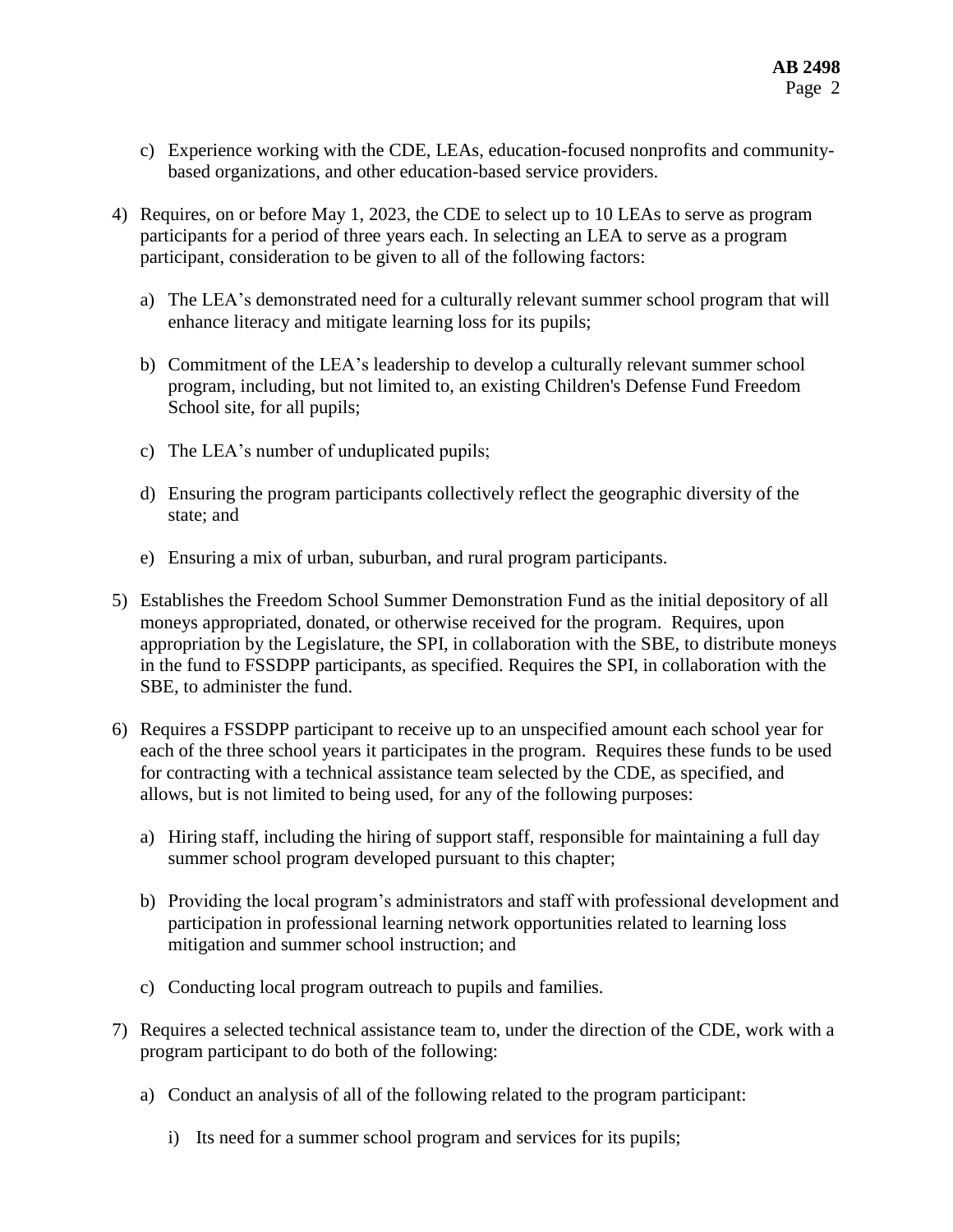- ii) Its current capacity to meet the need for a summer school program and services for its pupils;
- iii) Its current participation in summer school and learning loss mitigation programs;
- iv) Barriers to participation in summer school and learning loss mitigation programs; and
- v) Existing partnerships with county agencies or nonprofit or community-based organizations to provide summer school and learning loss mitigation programs.
- b) Complete and submit to the CDE, on or before January 1 after the end of the third year of the operation of the local program, a report with data on the results of the local program, including the number of pupils served, their reading and writing abilities before and after their participation in the program, and other appropriate educational data and information.
- 8) Requires a FSSDPP participant to implement the first year of their summer school program by July 31, 2024.
- 9) Requires, six months after the end of third year of the operation of the last local program funded pursuant to this chapter, whichever comes first, the CDE, in collaboration with the SBE, program participants, and the technical assistance teams, to submit to the relevant policy and fiscal committees of the Legislature a report on the local programs developed. Requires the report to include, but is not limited to, all of the following:
	- a) Best practices developed by program participants;
	- b) The number of pupils participating in local programs, including breakdowns by subgroups of pupils as determined by the SPI; and
	- c) Recommendations for expanding the program statewide and an estimate of the cost of fully funding an ongoing technical assistance and support program on a statewide basis.
- 10) Requires the FSSDPP to only become operative upon an appropriation by the Legislature in the annual Budget Act or another statute for its purposes.

## **EXISTING LAW**:

1) Establishes the Expanded Learning Opportunities Program. Requires, commencing with the 2021–22 school year, LEAs that receive ELOP funds to offer to at least all unduplicated pupils in classroom-based instructional programs in kindergarten and grades 1 to 6, inclusive, and provide to at least 50% of enrolled unduplicated pupils in classroom-based instructional programs in kindergarten and grades 1 to 6, inclusive, access to expanded learning opportunity programs. Requires, commencing with the 2022–23 school year, as a condition of receipt of ELOP funds, all LEAs to offer to all pupils in classroom-based instructional programs in kindergarten and grades 1 to 6, inclusive, access to expanded learning opportunity programs, and to ensure that access is provided to any pupil whose parent or guardian requests their placement in a program. (Education Code (EC) 46120)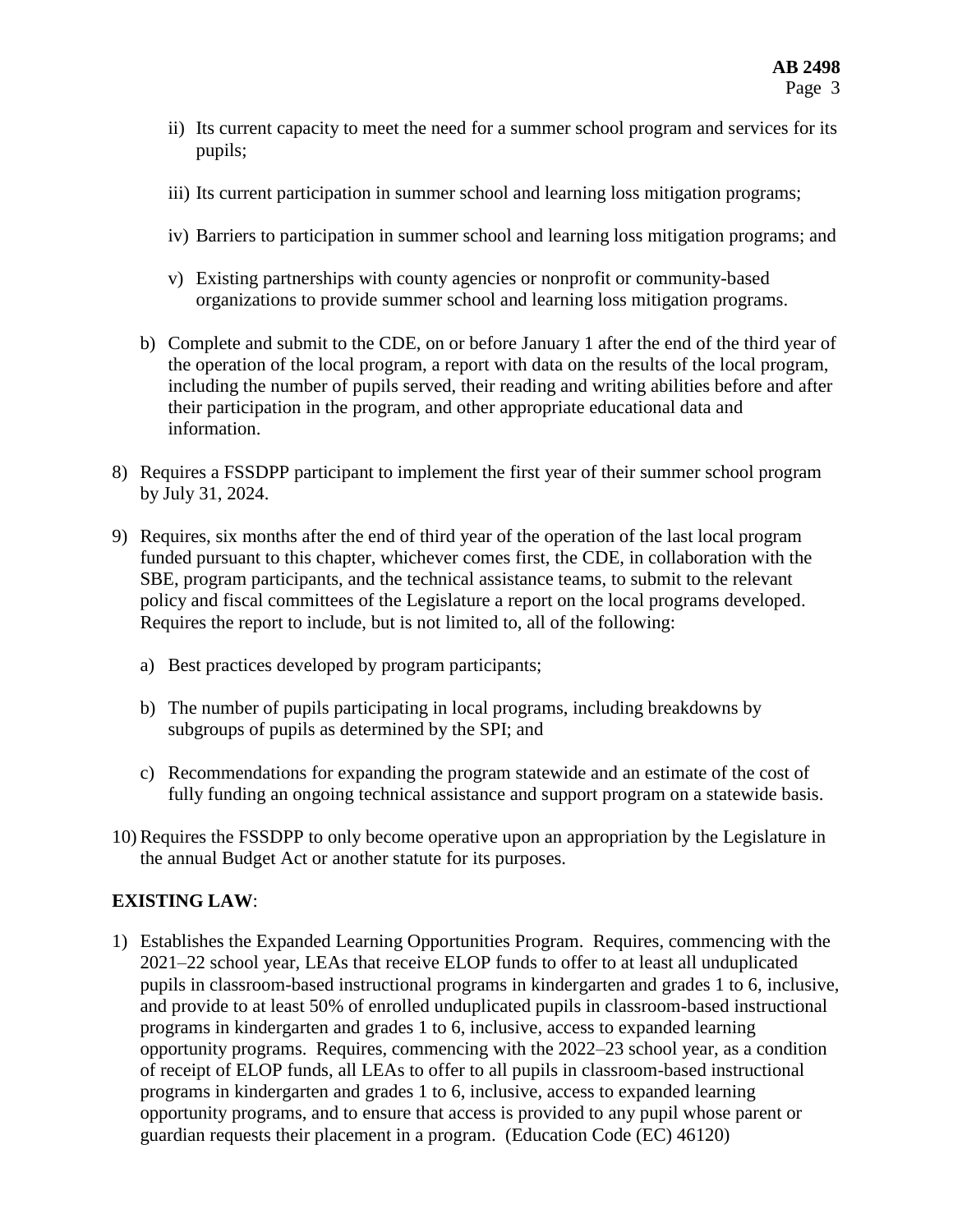- 2) Establishes the California Community Schools Partnership Act. Appropriates, for the 2021– 22 fiscal year, \$2.8 billion from the General Fund to the SPI to administer the California Community Schools Partnership Program (CCSPP). Requires these funds to be available for encumbrance or expenditure until June 30, 2028. (EC 8900-8902)
- 3) Defines "expanded learning" as before school, afterschool, summer, or intersession learning programs that focus on developing the academic, social, emotional, and physical needs and interests of pupils through hands-on, engaging learning experiences. (Education Code (EC) 8482.1)
- 4) Expresses the intent of the Legislature that expanded learning programs are pupil-centered, results driven, include community partners, and complement, but do not replicate, learning activities in the regular schoolday and school year. (EC 8482.1)
- 5) Establishes the After School Education Safety (ASES) program, passed by voters as Proposition 49 in 2002, which provides \$550 million annually for before and afterschool programs for K-9 students. Priority for funding is granted to schools where at least 50% of the students are eligible for free or reduced price meals. ASES programs receive direct grants, for which attendance is projected and grants are funded up-front, in three one-year increments. (EC 8482, 8482.4, and 8482.5)
- 6) Provides for a summer grant for ASES programs in excess of 180 days or during any combination of summer, intersession.
- 7) Expresses the intent of the Legislature that the federal 21<sup>st</sup> CCLC program complement the ASES program to provide year-round opportunities for expanded learning. (Public Law 107- 110 and EC 8484.7)
- 8) Establishes the 21<sup>st</sup> Century High School After School Safety and Enrichment for Teens (ASSETS) program to create incentives for establishing locally driven school enrichment programs that partner schools and communities to provide academic supports and safe, constructive alternatives for high school pupils in the hours after the regular schoolday, and that support college and career readiness, and requires that the CDE implement the ASSETS program only to the extent that federal funds are available. (EC 8421 & 8425)
- 9) Requires pupils enrolled in a year-round school to have access, as necessary, to an equal educational opportunity as provided during summer school to pupils enrolled in regular school year programs. (EC 51205)

## **FISCAL EFFECT**: Unknown

## **COMMENTS**:

*Need for the bill.* According to the author, "Historically, the term 'learning loss' has been used to describe the educational setbacks students may experience during an extended time away from the classroom, most commonly over summer break. Since March 2020, the conversation around learning loss has expanded to describe the impacts of the disruptions of associated with the COVID-19 pandemic.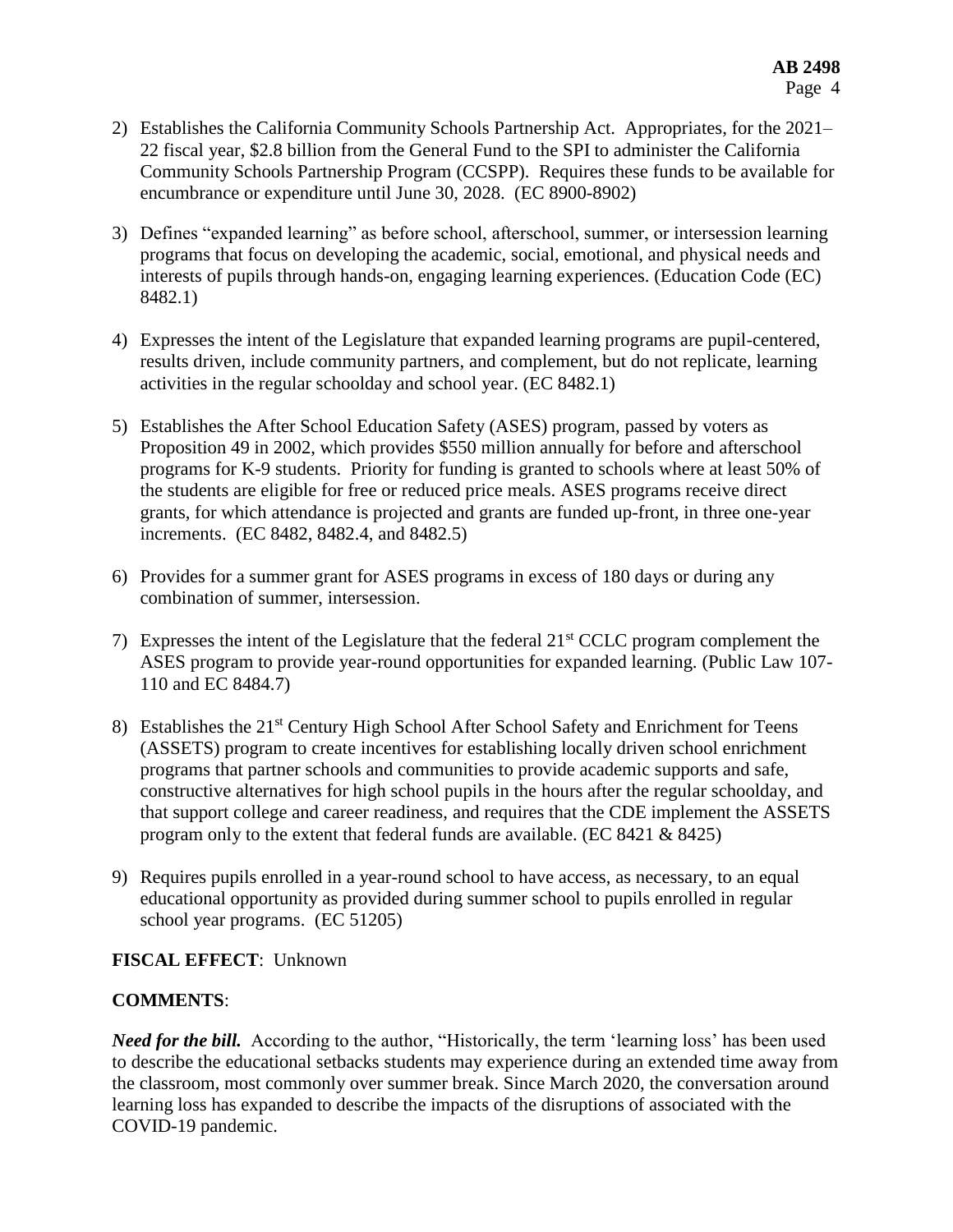AB 2498 creates the Freedom Schools Demonstration Project. This pilot project will provide funding to ten LEAs who will offer a summer school literacy enrichment and learning loss mitigation program for up to three years. Further, this pilot program will pair the LEAs with technical support teams that have shown a track record of offering successful summer school programs.

AB 2498 also requires the CDE, in collaboration with the SBE, program participants, and technical support teams, to compile and present data regarding the efficacy of this program. Research is clear that summer programs are important to reduce the extent of learning loss that students, especially students of color, experience. This bill will mitigate learning loss so that at the start of the school year, all students are ready for the challenge and learning ahead."

*Children's Defense Fund Freedom Schools program.* The Children's Defense Fund (CDF) is a nonprofit organization working on the prevention of child poverty, abuse and neglect; and increased access to health care and education. The CDF Freedom Schools program provides summer and after-school program model that supports K-12 students and their families by providing and supporting: high quality academic and character-building enrichment; parent and family involvement; civic engagement and social action; intergenerational servant leadership development; and nutrition, health and mental health. In 2021, the CDF Freedom Schools program served 7,210 students on 152 sites, in 75 cities, in 26 states and Washington, D.C.

According to the Illinois State Board of Education, the state of Illinois recently created The Phillip Jackson Freedom Schools Grant (Public Act 101-654), funded with federal Coronavirus Urgent Remediation Emergency dollars, which will provide \$17 million in grants to supplement the learning taking place in school through the CDF Freedom Schools program, a "researchbased, multicultural curriculum during the summer and/or school year."

*Research on summer learning programs.* According to a 2018 PACE research brief emphasized that effective summer programs provide engaging programs with both academic and enrichment offerings. Noting that consistent attendance is key to improving outcomes, they point to research indicating that districts that integrate academics and enrichment in a positive climate experience strong program attendance. The brief notes that remediation, credit recovery, and skill development goals can be achieved if programs focus on engaging and motivating students.

The National Summer Learning Project, a research initiative conducted by the RAND Corporation, started in 2011 to evaluate the effect of summer learning programs, found that summer learning programs are a promising way to narrow the large achievement gap between children of the lowest and highest income families, but note that "simply offering a program does not guarantee results."

RAND conducted the first randomized controlled trial to test whether voluntary, district-run summer learning programs can improve academic, behavioral, and social and emotional learning outcomes for low-income, urban youth. This research found that voluntary summer learning programs for low income students can positively impact student achievement in mathematics and language arts as well as social/emotional outcomes, but that duration, attendance, and the quality of instruction were key factors in the success of the programs. They note that several components are needed for successful summer programs, and based on this research recommend that schools: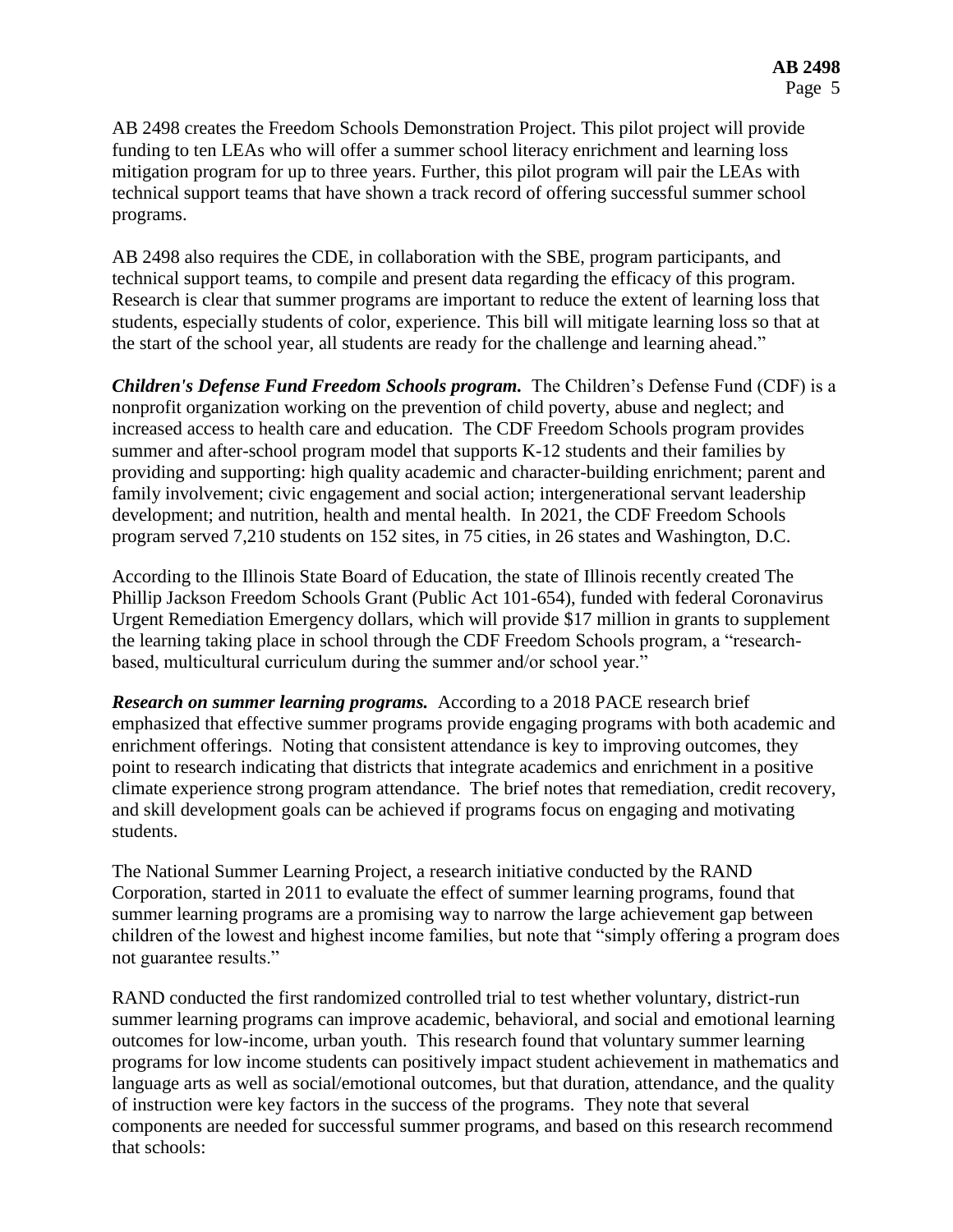- Plan early and well for both enrichment activities and academics
- Recruit and hire the district's most highly effective teachers and provide professional development
- Schedule the program to include at least 25 hours of math and 34 hours of language arts, operating the program for five to six weeks with three to four hours of academics per day
- Adopt student recruitment and attendance policies that aim for high attendance rates
- Provide teachers with high-quality curriculum materials and small class sizes
- Adopt intentional policies related to site climate, which drives student enjoyment and is correlated with attendance

*Summer school program funding.* Prior to the enactment of the Local Control Funding Formula (LCFF) being adopted in 2013, summer school remediation programs were funded via a state categorical program. Those earmarked funds and the accompanying requirements were made flexible upon adoption of the LCFF, which prompted the creation of summer learning programs—with an emphasis on student engagement and enrichment activities aligned with LEAs' goals. LEAs must now be creative about how they pay for summer programs. For programs targeted for low-income, English learner (EL), and foster youth students, supplemental and concentration grant LCFF funds are a viable source. Many LEAs also combine funding from after school programs, federal programs, and external sources to cover summer school costs.

A survey conducted by the Partnership for Children and Youth in 2015 asked 10 organizations with high-quality summer school programs about their costs. Key findings from the survey include:

- On average, the cost per student was \$37.15 per day or \$185.77 per week. This was for a program operating eight hours per day, five days per week. It is substantially lower than the average amount parents report paying in fees for summer programs.
- After adjusting for variations such as costly fundraising strategies or year-round programming, the hourly cost per child ranged from \$2.23 to \$7.14. The most significant driver of cost was the number of students served.
- Program staff wages were reported as the largest portion of spending among all programs surveyed.

### *Student learning loss during the COVID-19 pandemic disproportionally impacted*

*economically disadvantaged students, and other student groups.* Students and educators across the country have experienced a loss of instructional opportunities due to COVID-related school closures. According to a 2021 brief from the Policy Analysis for California Education, *COVID-19 Impacts on Student Learning: Evidence from Interim Assessments in California*, on average, across grades and assessments, students who were economically disadvantaged experienced 3.2 months of learning loss in English language arts (ELA) and 2.8 months of learning loss in math, while students who were not economically disadvantaged experienced 1.1 months of learning loss in ELA and 1.7 months of learning loss in math.

A 2021 PROSPECTS review of eight analyses of recorded COVID-19 learning loss evidence documented between March 2020 and March 2021, *Learning loss during Covid-19: An early*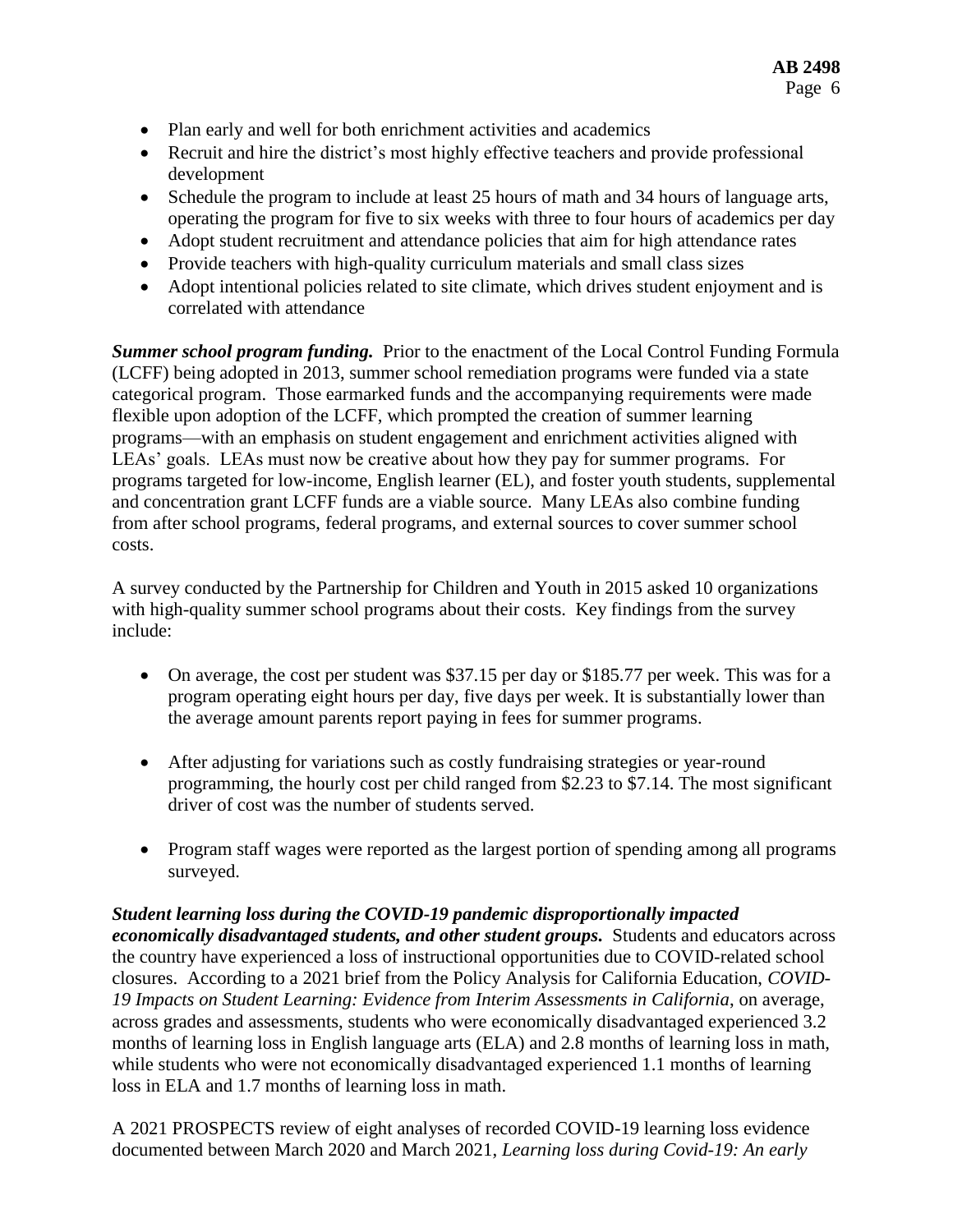*systematic review*, stated that seven of the analyses found evidence of student learning loss among at least some of the participants. Additionally, four of the studies observed increases in inequality where certain demographics of students experienced learning losses more significant than others.

According to a 2021 McKinsey & Company article, COVID-19 and education: An emerging Kshaped recovery, a sample of the Curriculum Associates i-Ready assessment data, which includes nearly three million students across 50 states, 6 suggests students are four months behind in mathematics and three months behind in reading compared with students in matched schools in previous years. The data also reveals that students in majority-Black schools are five months behind where they would otherwise have been, both in math and reading. Students in majority-white schools are two months behind historical levels.

*Expanded Learning Opportunity Program (ELOP).* The ELOP, established in 2021, provides funding for afterschool and summer school enrichment programs for Transitional Kindergarten (TK) through  $6<sup>th</sup>$  grade pupils. The state provided \$1.8 billion Proposition 98 funding in 2021-22 to establish this program, with a goal to reach \$5 billion annually by 2025-26. School districts and charter schools are required to offer at least nine hours of combined in-person instructional time and expanded learning opportunities during the school day and for 30 days during the summer. The program must include educational and enrichment components with maximum student to staff ratios of 20:1.

Funding for ELOP is apportioned on a formula basis rather than through a competitive grant process. Funding is based on the district or charter's number of English learners and low-income pupils in grades TK-6<sup>th</sup> grade, as shown in the table below. Changes in the program for 2022-23, as proposed in the Governor's Budget are also included:

| <b>ELOP</b> Program                                          | <b>Tier 1 - Concentration of</b><br><b>Unduplicated Pupil</b><br>Percentage (UPP)             | Tier 2 – Concentration of<br><b>UPP</b>                                               |
|--------------------------------------------------------------|-----------------------------------------------------------------------------------------------|---------------------------------------------------------------------------------------|
| English learner (EL) and low-<br>income (LI) pupil threshold | 80% or more UPP in 2021-22<br>75% or more in 2022-23                                          | $<80\%$ UPP in 2021-22<br>$\langle 75\% \text{ in } 2022 - 23 \rangle$                |
| Funding per EL/LI pupil                                      | \$1,170 in 2021-22<br>\$2,500 in 2022-23                                                      | \$672 in 2021-22<br>\$2,000 in 2022-23 (estimate)                                     |
| Program offering/access                                      | Offer program to all students<br>and provide access to every<br>student requesting enrollment | Offer program to all EL/LI<br>students and provide access to<br>50% of EL/LI students |
| Audit requirement                                            | Beginning in 2023-24                                                                          | Beginning in 2023-24                                                                  |

*Source: Legislative Analyst's Office, February 2022.*

The Governor's Budget proposes \$4.4 billion in Proposition 98 funding for the ELOP for 2022- 23, which would bring the funding to 88% of the \$5 billion target.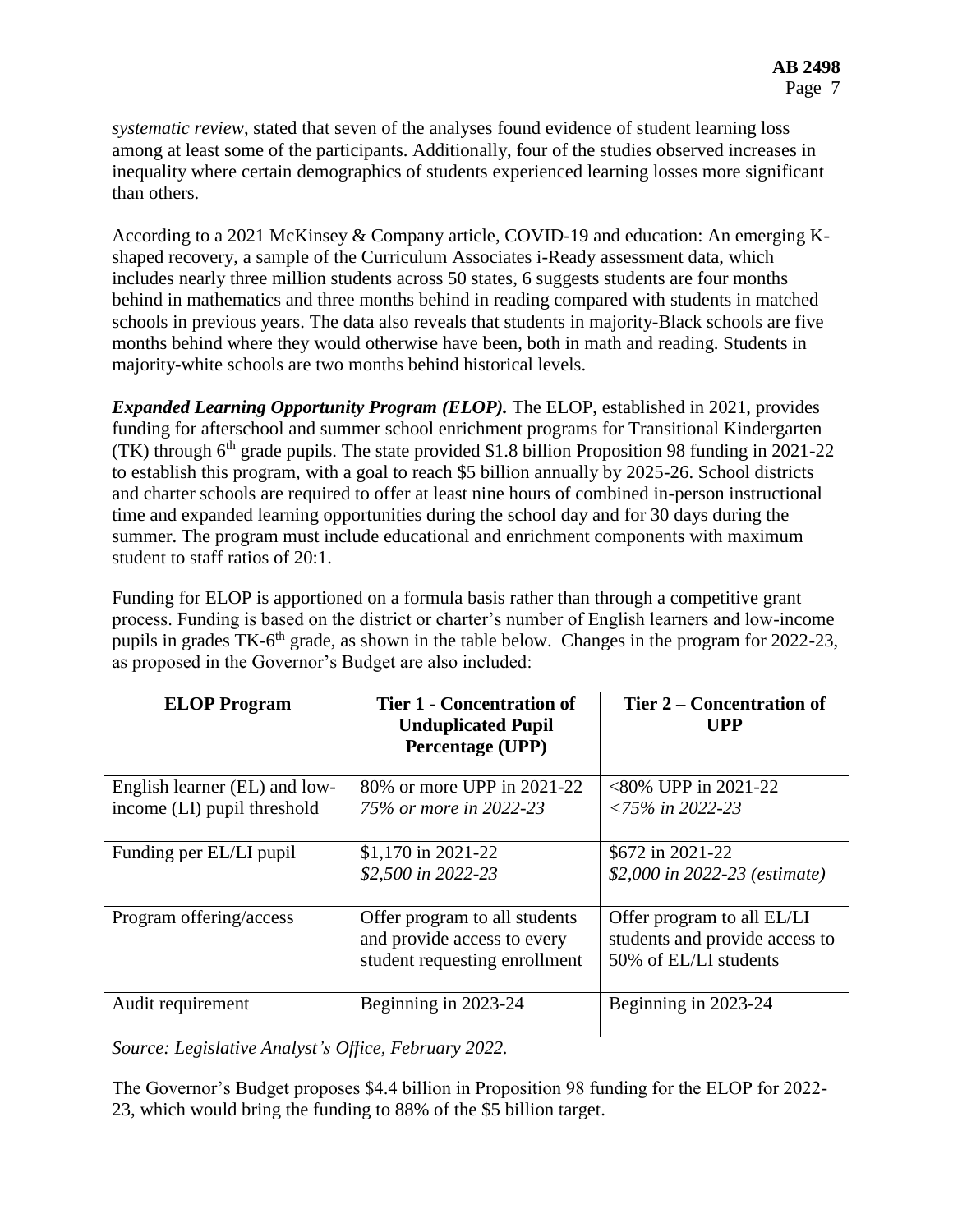*California Community Schools Partnership Program.* A community school is a "whole-child" school improvement strategy where the district and school work closely with teachers, students, families, and partners. AB 130 (Committee on Budget), Chapter 44, Statutes of 2021, provided nearly \$3 billion to be utilized until June 30, 2028, for The California Community Schools Partnership Program (CCSPP), established in 2020, to support schools' efforts to partner with community agencies and local government to align community resources to improve student outcomes. These partnerships provide an integrated focus on academics, health and social services, youth and community development, and community engagement.

There are two types of CCSPP grants which will be awarded to begin in the 2022–23 fiscal year: 1) planning grants for up to \$200,000, for up to two years, for LEAs with no existing community schools; and 2) implementation grants for LEAs who have an existing community schools program. Implementation grants will be funded for up to 5 years, for up to \$500,000 annually per school site, determined by school enrollment levels. According to the CDE, there will be two rounds of planning grants and at least three rounds of implementation grants. Additionally, a technical assistance component will be developed and implemented over the course of the sevenyear program period.

Community school strategies can be an effective approach to mitigate the academic and social impacts of emergencies that affect local communities, improve school responsiveness to student and family needs, and to organize school and community resources to address barriers to learning. Community schools often include four evidence-informed programmatic features, which are aligned and integrated into high-quality, rigorous teaching and learning practices and environments: integrated support services; family and community engagement; collaborative leadership and practices for educators and administrators; and extended learning time and opportunities. AB 130 created four separate funding opportunities for the CCSPP: planning grants, implementation grants, coordination grants, and regional technical assistance center contracts.

*ASES program*. The ASES program, passed by voters as Proposition 49 in 2002, provides \$550 million annually for before and after school programs for kindergarten through grade 8 students. The 2017-18 Budget Act increased ongoing funding to the ASES program by \$50 million for a total of \$600 million. In 2021-22 ASES programs received \$650 million in state funds. In addition, one-time federal COVID relief funding is supporting temporary rate increases and additional slots. These funds will temporarily increase the ASES per student daily rate from \$8.88 to \$10.18 in 2021-22 and 2022-23. The Governor's budget for 2022-23 proposes an additional \$95 million to ASES to provide ongoing funding to make permanent the temporary rate increases.

School districts, COEs, state special schools, and charter schools are eligible for funding. Local governments and nonprofit organizations working in partnership with LEAs may also apply for funding. Afterschool programs must commence immediately following the end of the school day and at least until 6 p.m. for 15 hours per week. Grants are provided in three one-year increments with maximum grants at \$152,612 per year for elementary schools, \$203,482 per year for middle or junior high schools. Priority for funding goes to schools where at least 50% of the pupils are eligible for free- or reduced-priced lunch. Each program is required to provide a match equal to not less than one-third of the total grant. Facilities may count towards 25% of the local contribution.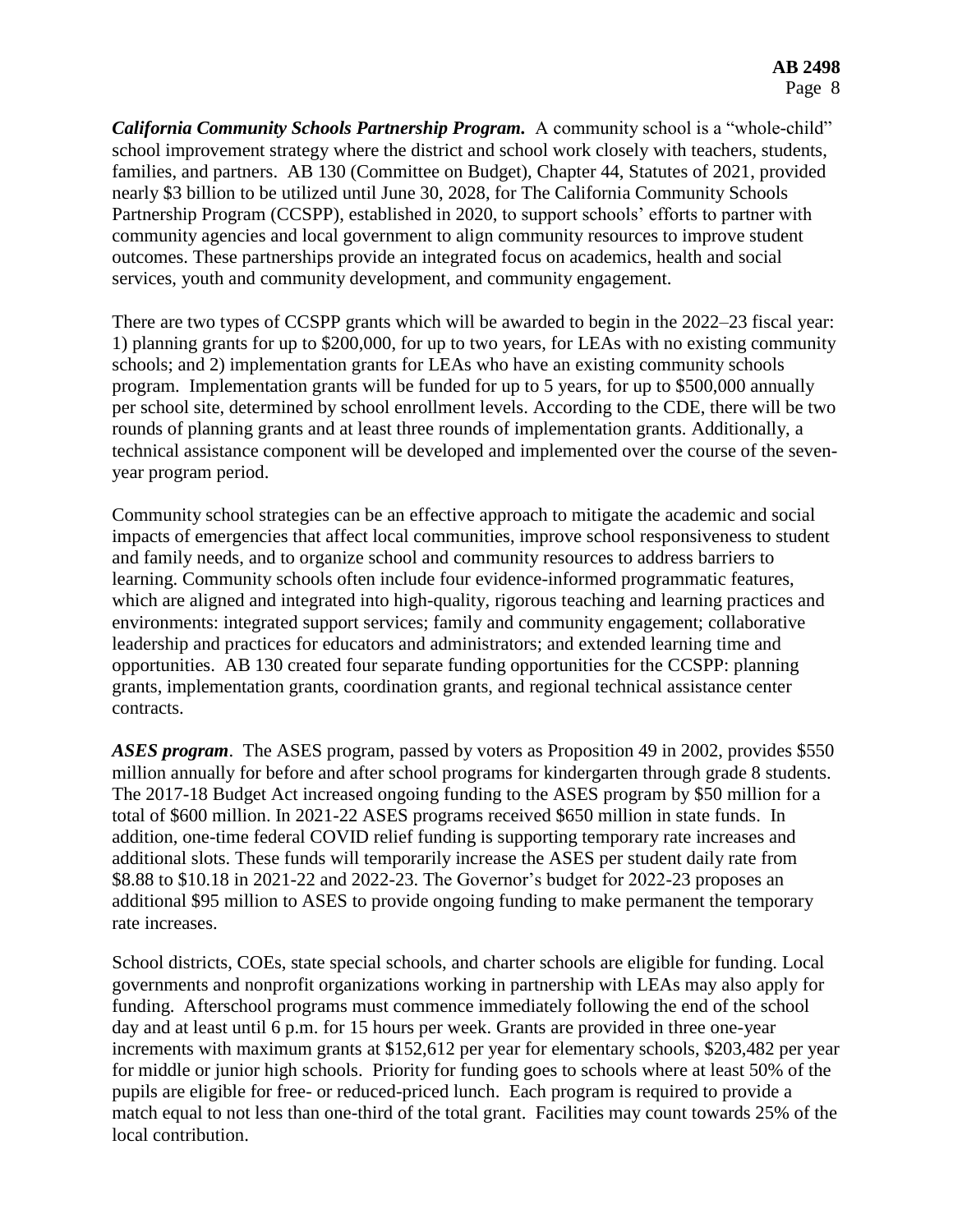Participating afterschool programs are required to have an educational and literacy component in which tutoring or homework assistance is provided in one or more of the following areas: language arts, mathematics, history and social science, computer training, or sciences; and an educational enrichment component, which may include, but is not limited to, fine arts, career technical education, career exploration, recreation, physical fitness and prevention activities. ASES grantees are able to apply for summer/supplemental funding in order to operate for more than 180 days, including during summer, intersession or vacation periods.

According to the California Afterschool Advocacy Alliance, ASES programs serve more than 400,000 students at 4,200 schools each day.

21<sup>st</sup> CCLC Program. The 21<sup>st</sup> CCLC program is a federally funded competitive grant program serving pupils in TK through  $12<sup>th</sup>$  grade. The purpose of the program is to support the creation of community learning centers that provide academic enrichment opportunities during non-school hours for children, particularly students who attend high-poverty and low-performing schools. The program helps students meet state and local student standards in core academic subjects, such as reading and math; offers students a broad array of enrichment activities that can complement their regular academic programs; and offers educational services to the families of participating children. Programs must operate during every regular school day and may operate during summer, weekends, intersession, or vacation periods.

In 2021-22 21st CCLC programs received \$146 million in federal funds. One-time federal COVID relief funding is supporting temporary rate increases and additional slots. These funds will temporarily increase the 21<sup>st</sup> CCLC per student daily rate from \$7.50 to \$10.18 in 2021-22 and 2022-23. The Governor's 2022-23 budget proposes an additional \$54 million to 21<sup>st</sup> CCLC to make permanent the temporary rate increase.

*21st Century High School After School Safety and Enrichment for Teens (ASSETS*). The purpose of the ASSETs program is to provide local flexibility in the establishment or expansion of community learning centers that provide students in grades 9 to 12 with academic enrichment opportunities and activities designed to complement the student's regular academic program and that support college and career readiness, assist with literacy and related educational development services for families of these students, and provide a safe environment for students participating in their programs.

*Summer Learning Initiative.* The CDE's Summer Matters initiative, last updated on October 31, 2018, states that by 2020, students across California will have access to high quality summer learning opportunities that blend academic support with enrichment and recreation and are an integral part of their year-round educational experience. According to the initiative, "…many children–particularly those from low-income families–return to school having lost months of learning. Many also come back less physically fit and with unhealthy weight gain."

Key findings from a 2012 evaluation found that programs in Fresno, Los Angeles, and Sacramento achieved the following results:

 Participants increased their Instructional grade level by over one-third of a grade on the San Diego Quick vocabulary assessment, ending the summer with vocabulary skills much closer to their grade level.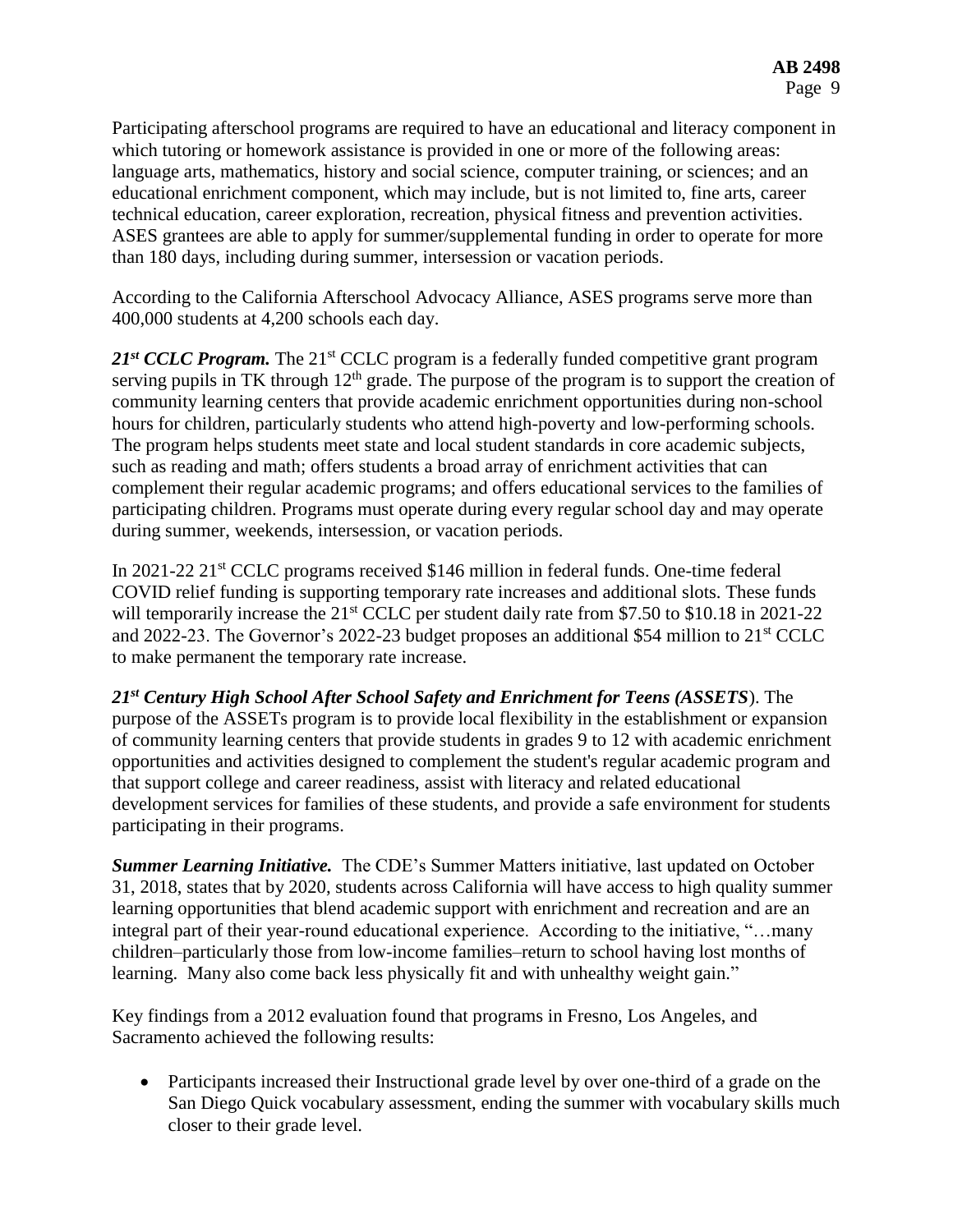- Similarly, ELs across communities demonstrated statistically significant increases in their grade-level vocabulary skills, a gateway to English language fluency.
- Parents report programs help youth prepare for the challenge of transitioning from elementary to middle school, a period when many youth begin to disengage from school.
- Summer program participants demonstrated high and sustained school day attendance rates, which is critical for youth to succeed in school.

## *Recommended Committee amendments. Staff recommends that the bill be amended* as follows:

- Remove reference to the specific CDF Freedom Schools program; the CDF Freedom Schools Program is a trademarked program.
- Remove provisions related to technical assistance providers.

*Arguments in support.* SPI Thurmond, sponsor of the bill, writes, "California's students are struggling to cope with family member deaths; mental health challenges from the pandemic; the effects of social and racial injustice, poverty and economic hardship; and so much more. Unfortunately, these traumas fall disproportionately on our most vulnerable students and students of color. We must take bold action now to meet students' needs and to reduce the learning loss they have experienced. One key way we will close the achievement gap and address learning loss is through the expansion of Freedom Schools."

*Related legislation.* SB 129 (Skinner), Chapter 69, Statutes of 2021, and AB 130 (Committee on Budget), Chapter 44, Statutes of 2021, as amended by AB 167 (Committee on Budget), Chapter 252, Statutes of 2021, authorized the ELOP, which provides funding for afterschool and summer school enrichment programs for transitional kindergarten through sixth grade.

AB 130 (Committee on Budget), Chapter 44, Statutes of 2021, appropriated nearly \$3 billion to fund the CCSPP to support schools' efforts to partner with community agencies and local government to align community resources to improve student outcomes.

SB 884 (Dodd) of the 2019-20 Session, would have added public safety power shutoffs to the list of emergencies that an LEA's average daily attendance (ADA) is held harmless for. Further, in the introduced version, the bill would have established the Disaster Relief Instructional Recovery Program to allocate funding to LEAs to make up instructional days lost due to emergency or other extraordinary conditions. This bill was held in the Assembly Appropriations Committee.

AB 2536 (Poochigian), Chapter 805, Statutes of 1998, establishes the California State Summer School for Mathematics and Science, as a multidisciplinary mathematics and science training program that would enable pupils who have demonstrated excellence in mathematics and science to receive intensive training in these subjects.